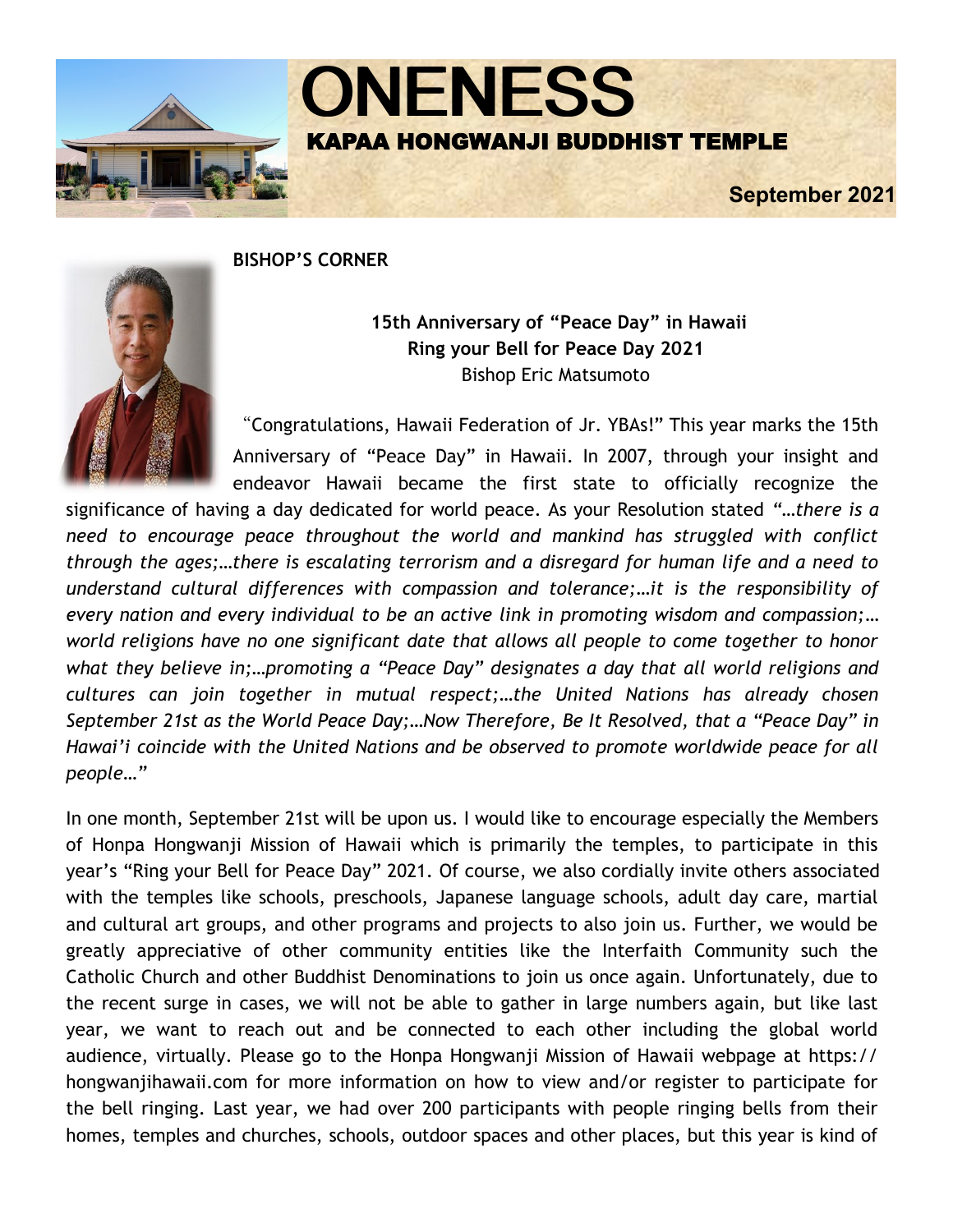special in that it is the 15th Anniversary of Peace Day in Hawaii. How wonderful it would be if we could have 500 participants this year!

As it is a commemorative year, let us further reflect, more deeply. As humankind, generally speaking, we have been quick to resort to violence, weapons, and war to solve our problems and differences and it is long overdue that we need a new perspective and new alternatives to address the ailments which often lead to war and unnecessary violence. We need to change our way of thinking from the old "Divide and Conquer" and "Us versus Them" mentality which often involved force to find new ways in which we can peacefully with mutual respect co-exist with each other. However, there is an internal battle which must be overcome before we can truly address the external battles. The internal battle which must happen is that I need to confront with my own ego as expressed by the Buddhist saying "To conquer oneself is a greater victory than to conquer thousands in battle." This ego could be my individual ego as a person, my ethnic ego as part of a certain race, my cultural ego as a member of a certain society or cultural sphere, my national ego as identified by my citizenship to a particular country, my religious ego as a member of a specific religion and even my human ego as a member of the human race (and in the future maybe even beyond as space exploration and ventures become more a part of our lives). The beginnings of peace start with myself becoming aware of my own, often, selfish, selfcentered and judgmental ego being guided and inspired by a nurturing All-Inclusive Wisdom and All-Embracing Compassion. We need to be guided by a Great Wisdom and touched by a Great Compassion that does not exclude anyone or anything. A Great Wisdom which dispels ignorance and enables us to understand the equality and preciousness of one and all thereby dismantling or at minimum weakening the barriers of discrimination which divide us. A Great Compassion which aspires for the peace, happiness and well-being of all life, all existence.

(To be continued in the 2021 September issue of Bishop's Corner)

## **2 ND STATE DHARMA SCHOOL GATHERING**

We will be having a  $2^{\text{nd}}$  State Dharma School gathering on Sunday, October 17<sup>th</sup> at 9:30 a.m. Please encourage everyone to register for this event by SATURDAY, OCTOBER 2<sup>nd</sup> using the following link : Registration: <https://forms.gle/Koy9KtWq868UzbLo7> The Zoom Link for this gathering will be emailed to participants by Friday, October 15<sup>th</sup> Here's the detailed info:

Date: Sunday, October 17, 2021 Time: 9:30 a.m. Dharma Talk: Rev. Satoshi Tomioka (Puna Hongwanji Mission) Adult Breakout Room Speaker: Rev. Kerry Kiyohara (Makawao Hongwanji Mission) Dharma School Breakout Rooms by age/grade Dharma School Teachers/ Educators Gathering Session Guest Speaker: Mr. Pieper Toyama Platform: Zoom Memo: Open Invitation to All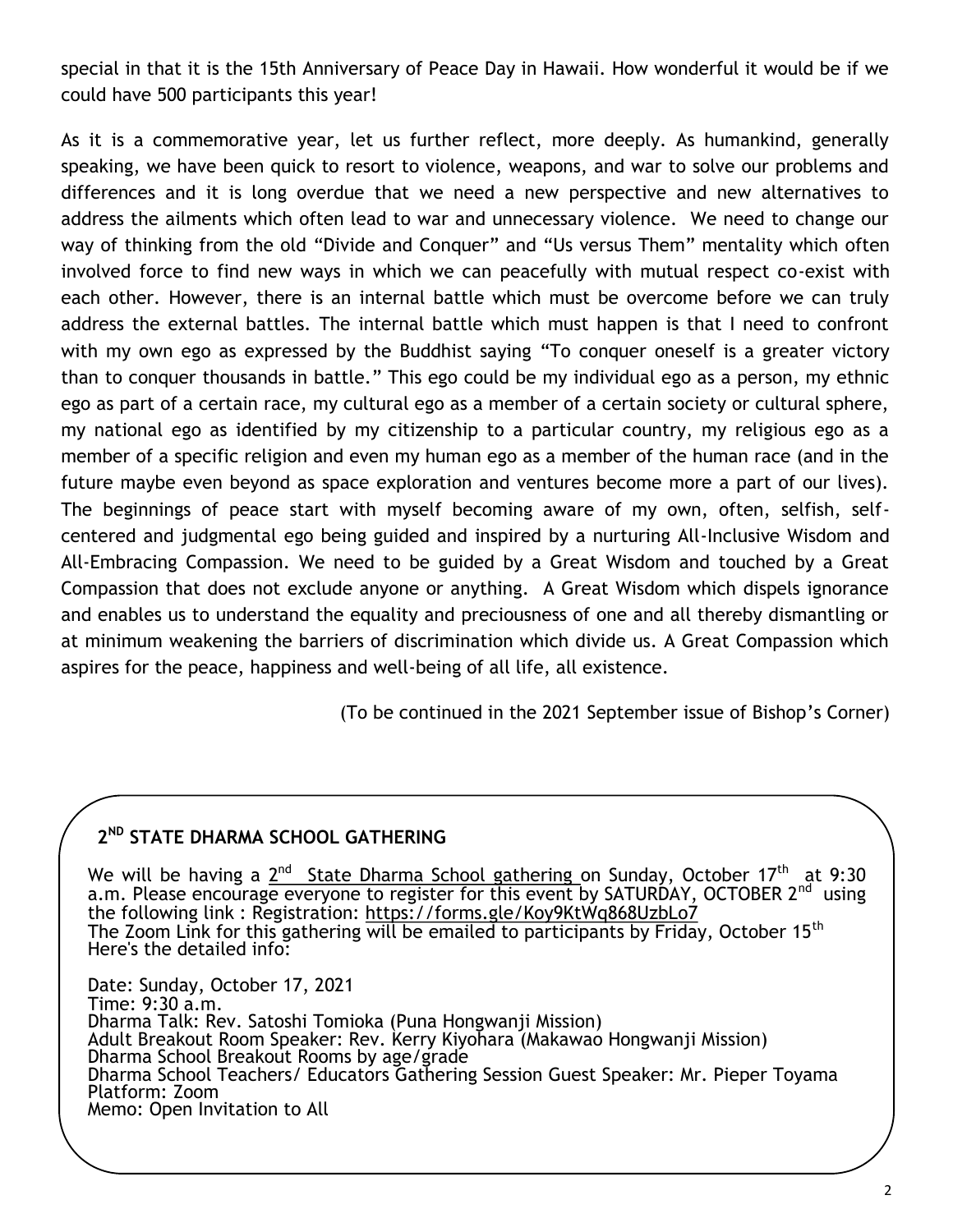### **MINISTERIAL ASSIGNMENTS**

**Reverend Kevin Kuniyuki**, the director of the Buddhist Study Center and Director of the Office of Buddhist Education, will retire from Honpa Hongwanji Mission of Hawaii as of September 30, 2021. Prior to becoming a minister, Rev. Kuniyuki as a lay person served as Papaikou Hongwanji temple president. Rev. Kuniyuki became a minister in May, 1996 and has served at Honpa Hongwanji Hawaii Betsuin, Four Temple Council (Honomu, Honohina, Papaaloa and Papaikou Hongwanji temples), Wahiawa Hongwanji, Waialua Hongwanji and the former Kahuku Hongwanji before assuming the Directorships for BSC and OBE. He has also served in the role of Bishop's Chief Advisor since 2011. Honpa Hongwanji Mission of Hawaii would like to express our deepest appreciation and gratitude to Rev. Kevin Kuniyuki for his dedication and effort of spreading the Buddha-Dharma to our members and community. Due to the current situation brought on by the Pandemic, effective October 1, 2021, under the direction of the Office of the Bishop serving as Interim Director, the HQ Staff will assume the responsibilities and tasks of the OBE and BSC Director until further notice. However, Rev. Kuniyuki will be assisting in certain specific areas as a volunteer. Thank you Rev. Kuniyuki and congratulations on your retirement.

### **Pacific Buddhist Academy Chaplain News**

As of August 1, 2021, Rev. Daido Baba has been appointed as the new PBA Chaplain. He succeeds Rev. Sol Kalu who was appointed as Interim Chaplain from March 16, 2021, to July 31, 2021. The primary role of the Chaplain is to oversee the weekly Friday Services at PBA by working together with permanent Faculty member of the school, assisting with international communications with Japan, help with the planning of certain portions of the international summer exchange program, the execution of the annual Baccalaureate Service and participating in the Commencement Exercises for Graduates each year. PBA is the only overseas school belonging to the Ryukoku Sogo Gakuen, the largest private educational system in Japan, which is affiliated with the Jodo Shinshu Hongwanji Denomination. Thank you, Rev. Kalu and Welcome Rev. Baba.

## **Joint Celebration of the 850th Anniversary of Shinran Shonin's Birth and the 800th Anniversary of the Establishment of the Jodo Shinshu Teaching**

The year 2023 will mark the 850th anniversary of Shinran Shonin's birth and 2024 will be the 800th anniversary of the establishment of the Jodo Shinshu teaching. To commemorate these occasions, we will be having the joint celebratory observance in 2023.

The slogan and the logo for the Joint Celebration were announced from Honzan.

Slogan: Life of Nembutsu enables us to appreciate every encounter

### **Explanation of the slogan**

Life of Nembutsu enables us<br>to appreciate every encounter

Shinran Shonin, the Jodo Shinshu founder, expresses his joy of encountering Amida Buddha's wish of saving every living being as, "rejoice at the conditions from the distant past that have brought it about." Amida Buddha pledges in the Primal Vow that "I accept every one of you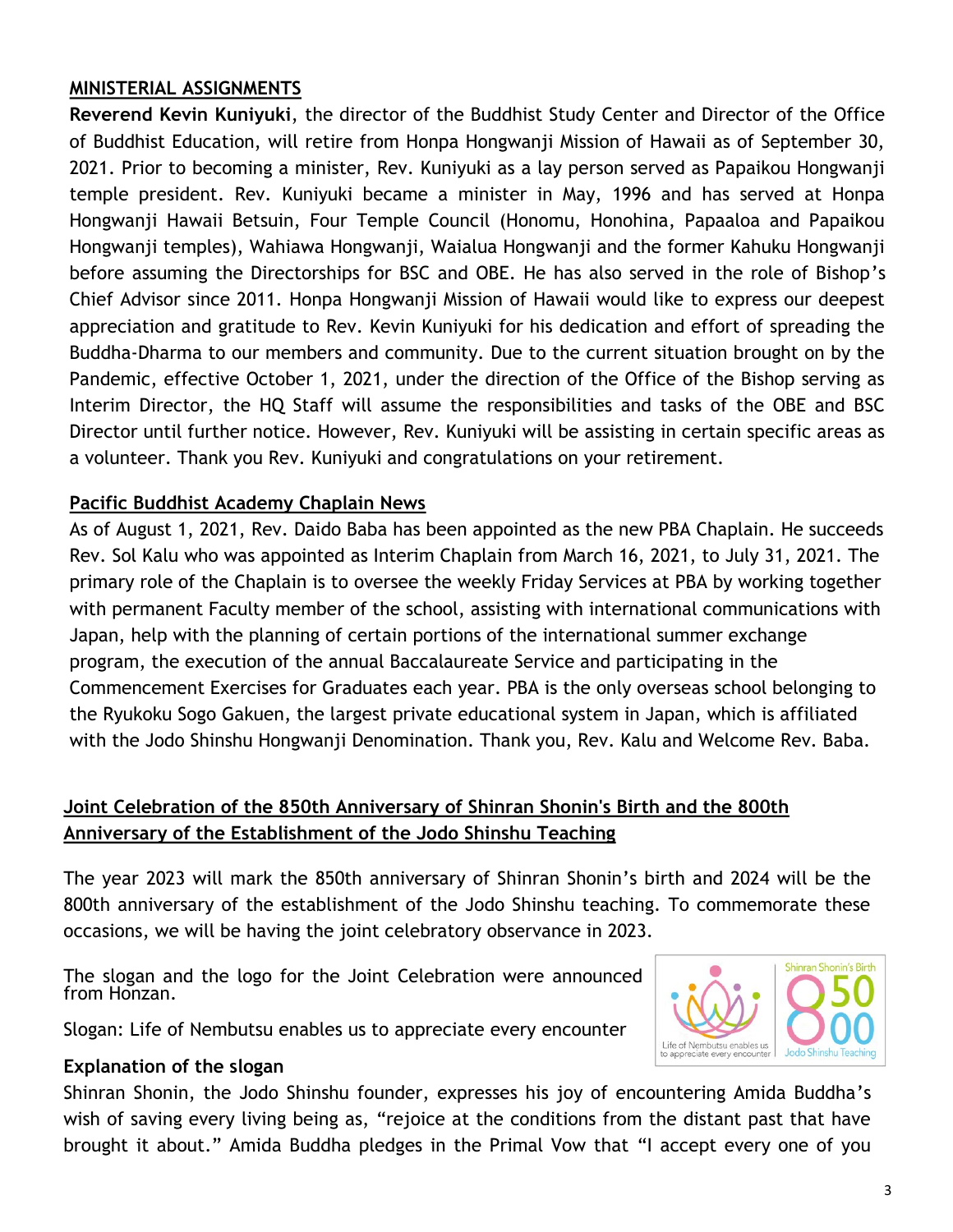just as you are, and never abandon you," and the Buddha's salvific working reaches each one of us in the form of the Buddha's Name, Namo Amida Butsu. Our appreciative recitation of the Name that constantly calls out to us is described as nembutsu. Therefore, the 'Life of Nembutsu' signifies the way of living that enables us to always be consciously aware of Amida Buddha's compassion in our daily lives. Shinran Shonin is the one who clarified that every one of us is the object of the Buddha's Vow and recipient of its benevolence.

Without Shinran Shonin, we would not be able to understand the Buddha's true intent. Therefore, it is only natural that we celebrate his birth, as well as his clarification of the teaching through writings, and 2023 is considered as the year that marks the 850th anniversary of his birth and 800th anniversary of his establishment of the teaching.

In that significant year, we would like to renew our appreciation for being already included in the tradition that has been cherished by our forebears for many years. Furthermore, considering Amida Buddha's compassion that always embraces us and manifests itself as our own nembutsu, we are overwhelmed by joy and gratitude for encountering the teaching that does not exclude anyone and naturally wish to share it with others.

## **Significance of the logo**

The logo represents the light of lamp that symbolizes Shinran Shonin's life. The light reaches many people, saving them, and in turn the teaching is then shared by many others. The logo is also a stylized lotus flower as well as people sitting around Shinran Shonin who all place their palms together.

# \**You may find the logo and use it from the Hongwanji International Center website: <[https://](https://international.hongwanji.or.jp/html/850800_Joint_Celebration.html) [international.hongwanji.or.jp/html/850800\\_Joint\\_Celebration.html>](https://international.hongwanji.or.jp/html/850800_Joint_Celebration.html)*

As announced by the Office of the Bishop at the May 8, 2021, Honpa Hongwanji Mission of Hawaii Board of Directors meeting, "…in 2 years, 2023 our Denomination will be commemorating the 850th Anniversary of Shinran Shonin's Birth and the 800th Anniversary of the Establishment of the Jodo Shinshu Teaching, and it is also the year of the BWA's World Convention in Kyoto. Thus, the Office of the Bishop has asked the ministers to spearhead the planning of the Observance and will be discussing with SMA Chair Rev. Hasebe the formation of a committee and possible plans." The Office of the Bishop would like to announce that Rev. Toshiyuki Umitani has been appointed as General Chair for the Commemoration in Hawaii for this Joint Celebration.

\*\**Honpa Hongwanji Mission of Hawaii will form a State Committee to plan a special tour to attend the service in Honzan and announce you soon.*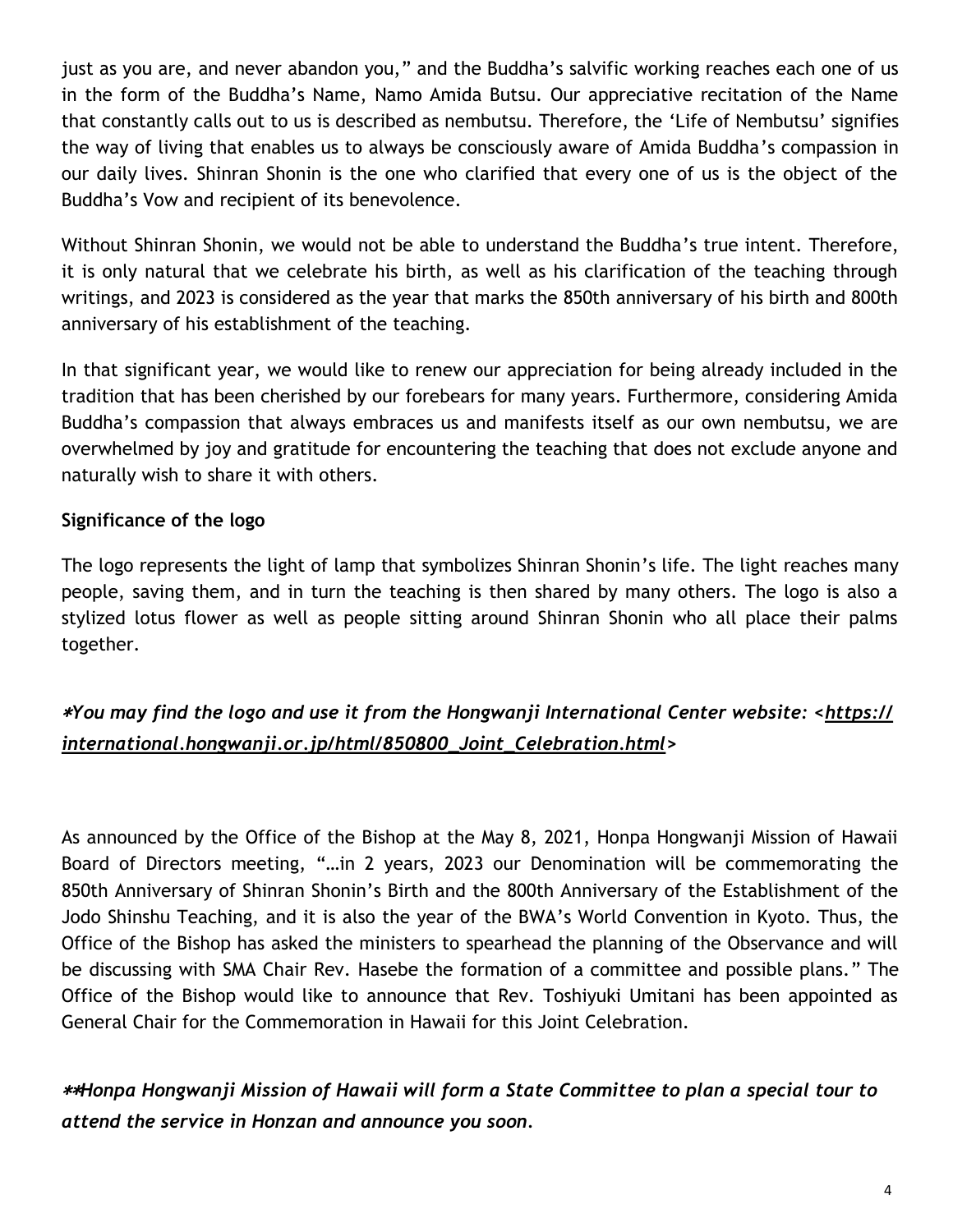### **NEW STATEWIDE NEWSLETTER**

We anticipate publishing a statewide newsletter for the Hawaii Kyodan with the first issue in late October 2021. The name for our newsletter will be *Ka Leo Kāhea* (The Calling Voice), a reference to our Shin Buddhist teaching that reminds us of "Namo Amida Butsu" which is the voice/sound of Amida calling to us and at the same time, it is our voice calling to Amida in response to Amida's calling voice. The use of the Hawaiian term is intentional-it recognizes our connection to our Hawaiian host culture while providing a thoughtful reminder of our connection with the Buddha.

This newsletter will inform us and connect us with every member of our statewide Sangha. Through this connection, temples and districts will learn from and help each other, thus strengthening our organization. Portions of this newsletter will contain content that becomes a "calling voice" that connects readers to the Buddha's "Calling Voice".

Bishop Eric Matsumoto, President Tamamoto and the newsletter team invite submissions to the *Ka Leo Kāhea*. Our "readership" will be our Honpa Hongwanji Mission of Hawaii Sangha (approximately 4,200 members). Articles should be 500-1000 words in length. A photo or photos to accompany the article will enhance the presentation. Articles should be submitted via email to [newsletter@honpahi.org](mailto:newsletter@honpahi.org) and the deadline for submission to the October issue is Wednesday, September 15<sup>th</sup>.

If you have any questions, please send an email to [newsletter@honpahi.org](mailto:newsletter@honpahi.org) or to Dr. Warren Tamamoto at [wtamamoto1951@gmail.com.](mailto:wtamamoto1951@gmail.com) 

The type of articles we are looking for include: Past temple/district/BWA news events Upcoming temple/district/BWA events Temples' Involvement with the Community Community Service Efforts Youth Activities/Dharma School Activities/Profiles of Outstanding Temple Youth Memories of Hongwanji Events of Historical Interest Profiles of Special/Interesting Members Members' Personal Encounters with the Dharma/Nembutsu Moments Opinions, Suggestions, Ideas for the Improving Hawaii Kyodan Dharma Poems New Temple Projects/Initiatives Dharma Messages from Ministers

#### **CONDOLENCE**

Mr. Richard Hanano, a member of Kamuela Hongwanji Mission, passed away at the age of 95 on July 23, 2021. Mr. Hanano was instrumental in building Kamuela Hongwanji and served many years as a board of director for Kamuela Hongwanji Mission. The Ingo (Posthumous Title) of CHOU-SEI-IN長生院 which means "One who attained a long and fulfilling life" was conferred by Bishop Eric Matsumoto on August 5, 2021.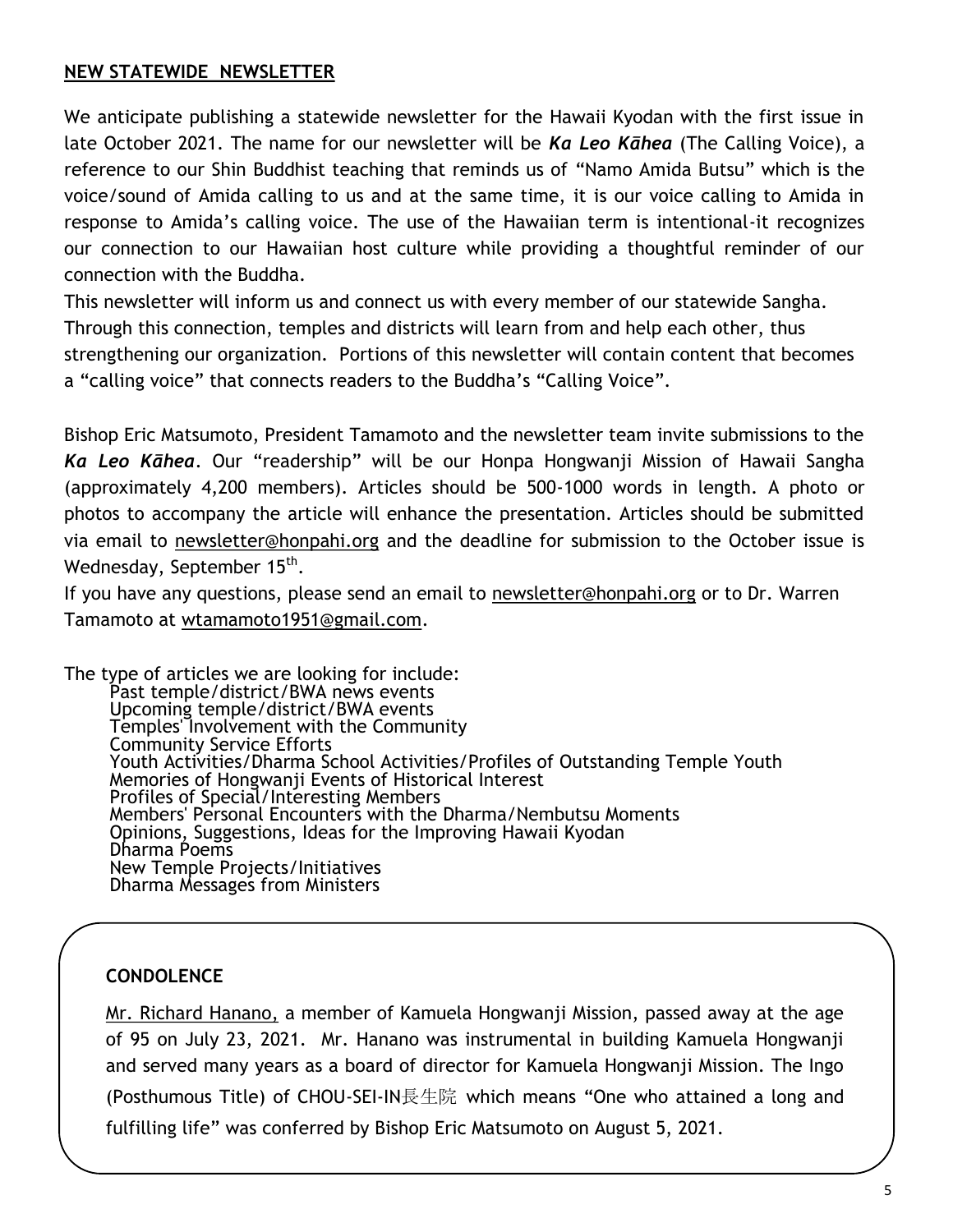### **2021 MAUI HONGWANJI COUNCIL NEMBUTSU SEMINAR**

| Date & Time: | Saturday, November $13^{th}$ , from 9 a.m. to 2:15 p.m. and Sunday, November $14^{th}$ , from 9 a.m. to 12 noon |
|--------------|-----------------------------------------------------------------------------------------------------------------|
|              |                                                                                                                 |
| Place:       | Wailuku Hongwanji Mission                                                                                       |
|              | Guest Lecturer: Rev. Ken Fujimoto, Minister Emeritus, Buddhist Churches of America                              |
| Topic:       | "SHIKARASHIMU," Shinran's World of Nembutsu                                                                     |
|              | (A Perspective of Other Power)                                                                                  |
| Fee:         | \$15 - Two Days or \$10 - One Day (include lunches)                                                             |

#### **HAWAII DISTRICT NEMBUTSU SEMINAR 2021**

Hawaii District Ministers Association will host an online Nembutsu seminar in October 2021. Date & Time: Saturday, October 2<sup>nd</sup>, from 10 a.m. to 11:30 a.m. (HST)<br>Place: Zoom 200m Place: Guest Speaker: Rev. Dr. Carmela Javellana Hirano, Integrative Psychiatrist and Minister's Assistant of Salt Lake Buddhist Temple.<br>Topic: Path of Resilience, Path of Nembutsu Path of Resilience, Path of Nembutsu Fee: Free

#### **MONTHLY ONLINE SEMINARS BY HAWAII DISTRICT MINISTERS ASSOCIATION**

The September online seminar will be given by Rev. Shinji Kawagoe of Papaikou Hongwanji Mission on Saturday, September  $25<sup>th</sup>$ , at 10 - 11:30 a.m. The topic is "How should Buddhist temple exist as a part of community." Registration is required.

registration link (<https://forms.gle/bQToK62Pi6J2UoD78>).

fI you already have registered before, no registration is required. If you have any questions, please contact <[hawaii.kyogakkai@gmail.com](mailto:hawaii.kyogakkai@gmail.com)>

#### **UPCOMING EVENTS**

**2 nd Annual Ring Your Bell for PEACE DAY** Dates: Tuesday, September 21, 2021 Times: 8:30 a.m. – 9:30 a.m. (HST) Platform: Zoom Register: <http://www.hongwanjihawaii.com/peaceday2021>

For questions, contact Rene Mansho, HHMH Peace Day Committee Chairperson, phone: 808-291 -6151, / [renemansho@hawaii.rr.com](mailto:renemansho@hawaii.rr.com) For more detail, please check the July HQ Update.

#### **YESS CAMP 39**

We're very excited to announce "YESS Camp 39¾"!

Camp will be held virtually on October 23-24, 2021! Registration is online at [yesscamp.com.](https://www.yesscamp.com/)  Early registration ends 8/22/21, and late registration ends 9/12/21, so sign up early!

Early registration price is \$10 for one day or \$15 for both days. We also have a special for early registration. So please help us spread the word! We look forward to a magical, fun, enlightening camp!

For questions/more information, please contact [yesscamp@honpahi.org](mailto:yesscamp@honpahi.org)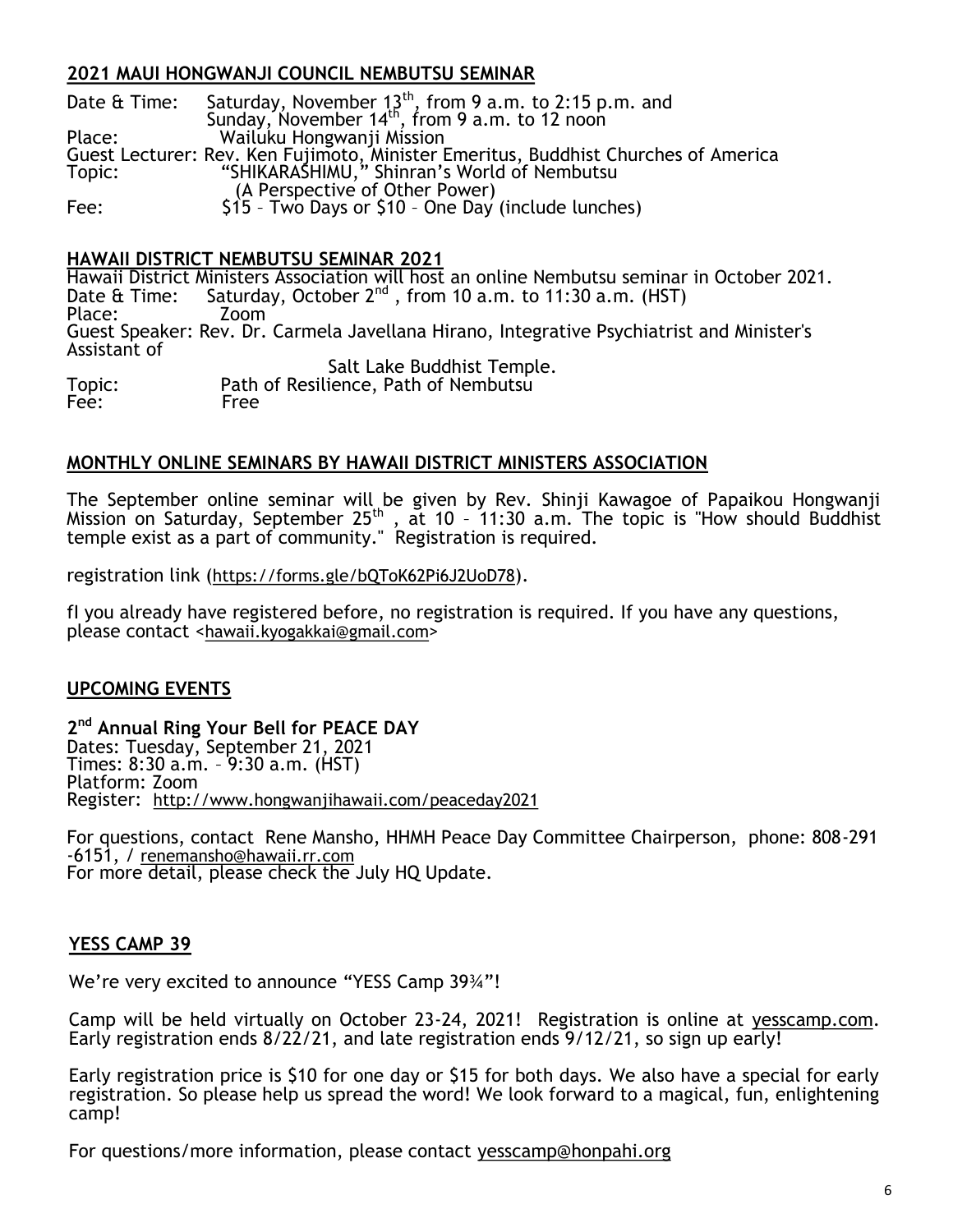Mahalo for Your Contributions & Support July 19 – August 17, 2021

#### **Memorial Service**

 *In memory of the late Hanae Mitsuma* The Haraguchi Family

**Inurnment Service - Columbarium** *In memory of the late Stanley Sogawa* Karolyn Kaneshiro

### **In memory of …**

 *The late Toshiko Iida –* Jennie Nomi *The late Eichi & Toshiko Sadanaga –* Karen Goo *The late Susumu & Fumiye Nakamura – Roy, Calvin, and Carolyn Nakamura The late Stanley Sogawa – Karolyn Kaneshiro*

#### **Sunday Service**

Jim Jung Ralph Kitashima Yoshiko Dimples Kano Carol Saiki Gloria Shimizu Roberta Yanagawa

#### **Obon (Choba)**

Hidemi & Sally Okamoto Calvin & Rona Sakai Bryan & Tanya Tanaka Reuben Yoshida

## **Food Sale Donation**

Kathleen Yamamoto



#### **Temple Donations**

Sharon Contrades Ralph Kitashima Lorna Nishimitsu

#### **Hall Rental**

Lighthouse Outreach Center Maha Methods

#### **Volunteer Support**

Madison Doo Marie Hashimura David & Ruby Ishida Stanford Iwamoto Jim Jung Ralph Kitashima Haven Kuboyama Rev. Mieko Majima Milton Nakamura Francis Nishizawa Calvin & Rona Sakai Tami Ramil Taryn Ramil Carol Saiki Gloria Shimizu Pearl Shimizu Joan Slingerland Dennis & Sadie Sunada Lane Sunada Clyde & Kay Takekuma Erin Takekuma Keith & Thelma Tsukamoto Brian & Wendy Yamamoto Winston Kawamoto Sidney Yanagawa

### **YOUNG BUDDHIST LEADERS SEMINAR REPORT**

On July 17<sup>th</sup> and 18<sup>th</sup>, the Buddhist Study Center sponsored the first Young Buddhist Leaders Seminar. The two-day event was designed to develop leaders for the Honpa Hongwanji Mission of Hawaii and related activities, such as YESS Camp.

The first day focused on activities at both the community level and temple level. In the morning we were very fortunate to have Cyndi Osajima, and Dr. Wayne Iwaoka, join us to talk about Leadership, and Project Dana. The second day focused on activities and exercises centralized around personal growth and leadership development. Dwight Matsuo led the group on a "manifestation meditation," a visualization exercise about your personal goals, and focusing on positive energy to help you achieve them.

A BIG mahalo to the Buddhist Study Center for sponsoring and supporting this event, and to the committee that helped put it all together and make it a fun and worthwhile event! Last but not least, a big mahalo to ALL the participants, for participating and sharing your knowledge and experiences! We hope to do this again in the future.

Chair, Jake Chang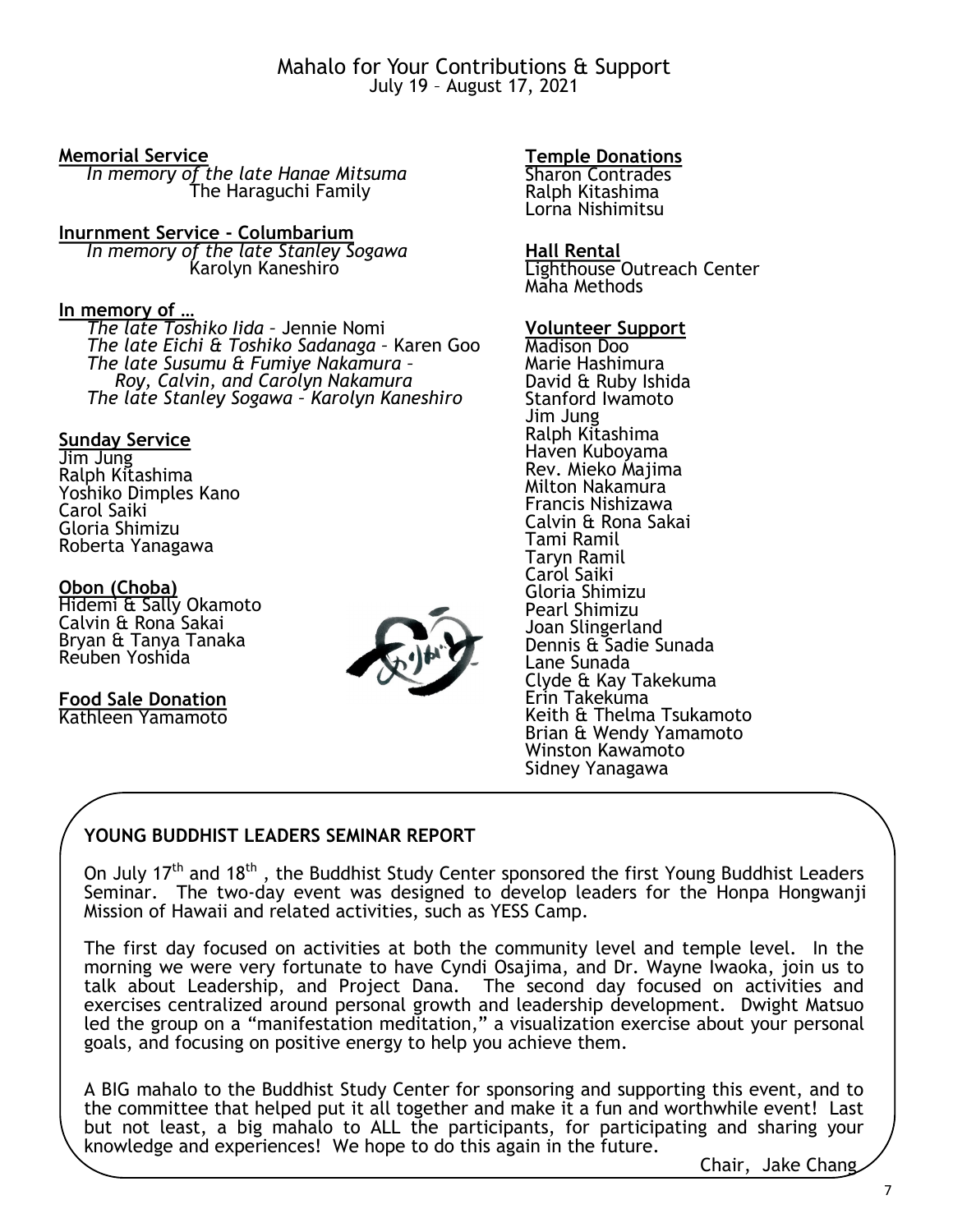## **from the president's corner…**

*Aloha Everyone! Now that summer is over, we welcome the cooler fall season which begins in September. We hope this newsletter finds all of you happy, well, and safe. The pandemic continues to be of great concern as the number of cases on the islands have increased tremendously. Let's continue to be safe, find creative ways to make our lives meaningful and share the Nembutsu teachings which will help us to understand the choices one makes during the pandemic. Namo Amida Butsu . . .*

We had many opportunities to listen to ten Hawaii Kyodan Ministers who participated in the Dharmathon on August 23-27. They shared their messages of Building Healthy Sanghas: Nurturing Empathy and Respect. We thank the ministers for sharing their views, which helped us to better understand and move in a positive direction to build a healthy sangha. It was also nice to connect with the Dharma in the comfort of our homes, when many are unable to come to the temple for services. You may still view the Dharmathon recordings which are available on the Buddhist Study Center You Tube channel.

## **Peace Day Hawaii is on September 21, 2021.**

Let's Ring Our Bells for Peace **Day.** We encourage our members, friends, families, and organizations to join us. Guest appearance by JAKE SHIMABUKURO 2021 Ambassador for Peace Day. Please register in advance[:https://hongwanjihawaii.com/peaceday2021](https://hongwanjihawaii.com/peaceday2021)

## **United Jr. YBA of Kauai**

The Jr. YBA met on August 27 to discuss their plans for September. They will continue to collect aluminum cans, plastic and glass beer bottles for recycling. If you would like to donate items to be recycled please let us know. Thank you to our members who have previously donated their cans and bottles.

This year we were able to raise funds to donate \$300 to the Ronald McDonald House which is the charity chosen by the Federation of Jr. YBAs. The Ronald McDonald House provides compassionate care to families around the world. It is a home away from home that provides comfort, support and resources to families who travel far from home for medical care their child needs.

## **Women's Association**

The Kauai United Hongwanji BWA will be having the annual Fall Conference on October 10, 2021. The virtual conference will be hosted by the West Kauai Hongwanji BWA and held on Zoom. The conference begins at 9:00 a.m. with a service and Dharma talk by Rev. Tomo Hojo. You are welcome to join us at the temple to view the service. The Keynote Speaker for the conference is Dr. Warren Tamamoto, HHMH Hawaii Kyodan President. The general membership meeting and installation will follow.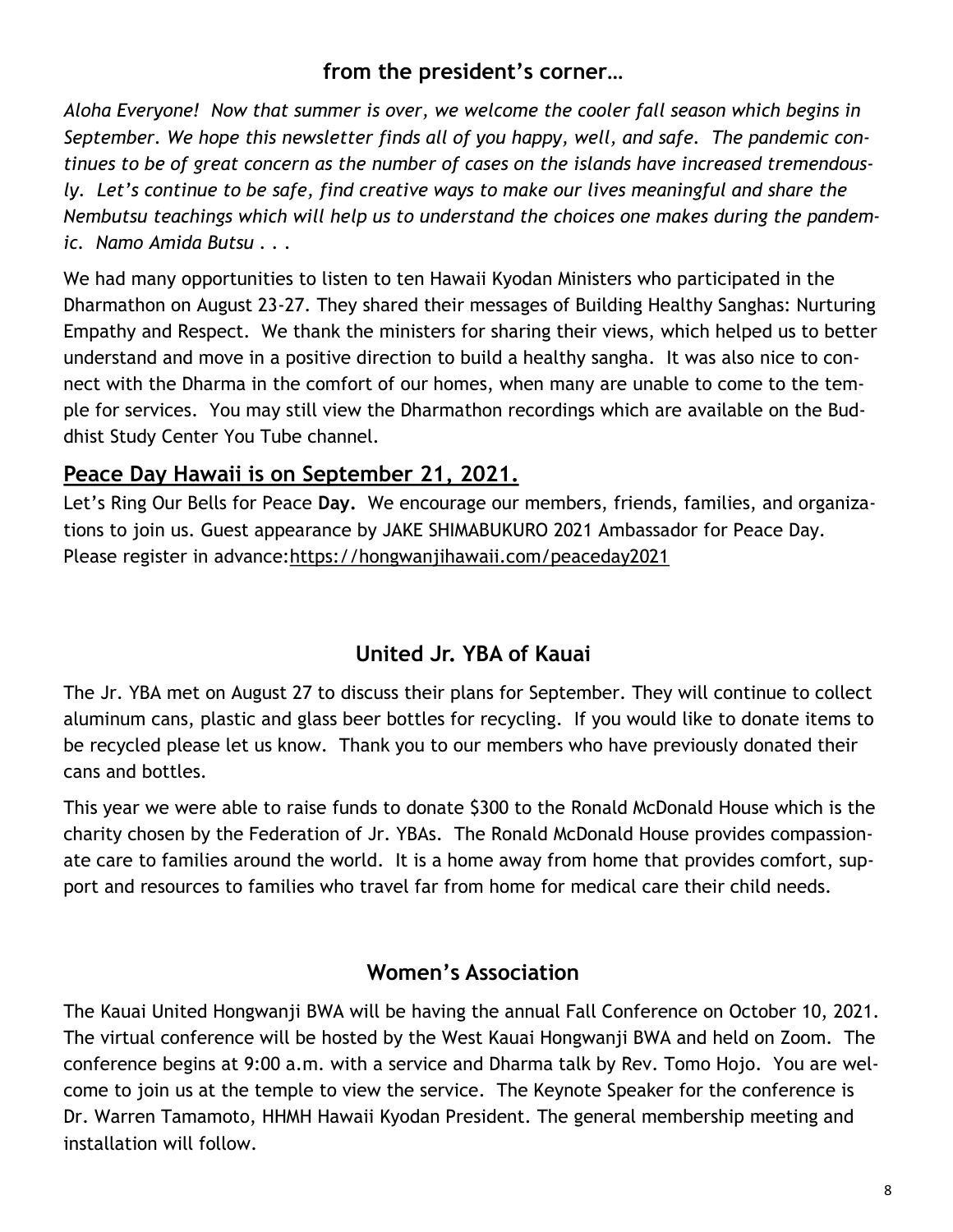### **Memorial Service**

#### **September**

| Genkichi               | Wada          | 50th | 9/4/1972   |  |
|------------------------|---------------|------|------------|--|
| Fumiyo                 | Nagaoka       | 17th | 9/4/2005   |  |
| Fusae                  | <b>Ohara</b>  | 7th  | 9/4/2015   |  |
| Tazuyo                 | Hasegawa 27th |      | 9/7/1995   |  |
| Lloyd Jeffrey          | Mallan        | 7th  | 9/22/2015  |  |
| <b>October</b>         |               |      |            |  |
| Edward                 | Tada          | 3rd  | 10/10/2019 |  |
| Chieko                 | <b>Ota</b>    | 7th  | 10/17/2015 |  |
| Hazel Mitsuko Yanagida |               | 1st  | 10/19/2020 |  |

### *In Memory of our Dharma friend*

Kapaa Hongwanji Mission extends its deepest sympathy to families who have recently lost their loved ones.

Namo Amida Butsu.



### **Minister's Library**

All things are in constant flux. This teaching of impermanence taught by the Buddha is a universal truth transcending space and time. Shinran's teaching on the other hand, is a result of a complete and thorough reflection of the self that normally goes against this truth revealed to us by the Buddha.

If one is truly living according to the absolute truth that transcends space and time, then no matter where that person may be in the world, he/she can live relying on that spiritual foundation. But for those of us who have not renounce this world and live within general society, it is near impossible to break free from egocentric thinking.

Shinran is the person who shows us how we can live our lives despite our egocentric tendencies. Although we might not be able to completely eradicate our blind passions, within the embracing light of Amida Buddha we can live each moment of our lives with true meaning.

Namo Amida Butsu

*- from "Moving Forward Just as You Are" -*

#### Group 4 9/4/2021 Ms. Gloria Shimizu - Chair Mr. Haven Kuboyama, Mr. & Mrs. Dennis Sunada, Mrs. Pat Yamamoto Ruby Ishida Group 5 9/11/2021 Mr. & Mrs. Calvin Sakai - Chair Joan Slingerland Group 6 9/18/2021 Mr. & Mrs. Keith Tsukamoto – Chair Mr. & Mrs. Brian Yamamoto, Mr. Winston Kawamoto Kay Takekuma Group 1 9/25/2021 Mrs. Marie Hashimura - Chair Mr. & Mrs. Robert Hiraoka, Mr. Milton Nakamura, Mr. Ray Paler Rona Sakai Group 2 10/2/2021 Mr. Francis Nishizawa - Chair Mrs. Yasuko Murakami, Mr. Clint Saiki, Mr. & Mrs. Sidney Yanagawa Ruby Ishida Group 3 10/9/2021 Mr. & Mrs. Clyde Takekuma – Chair Mr. Stanford Iwamoto, Mrs. Erin Takekuma, Ms. Madison Doo, Mrs. Tami Ramil, Ms. Taryn Ramil Joan Slingerland

#### **Temple Cleaning & Flower Arrangement**